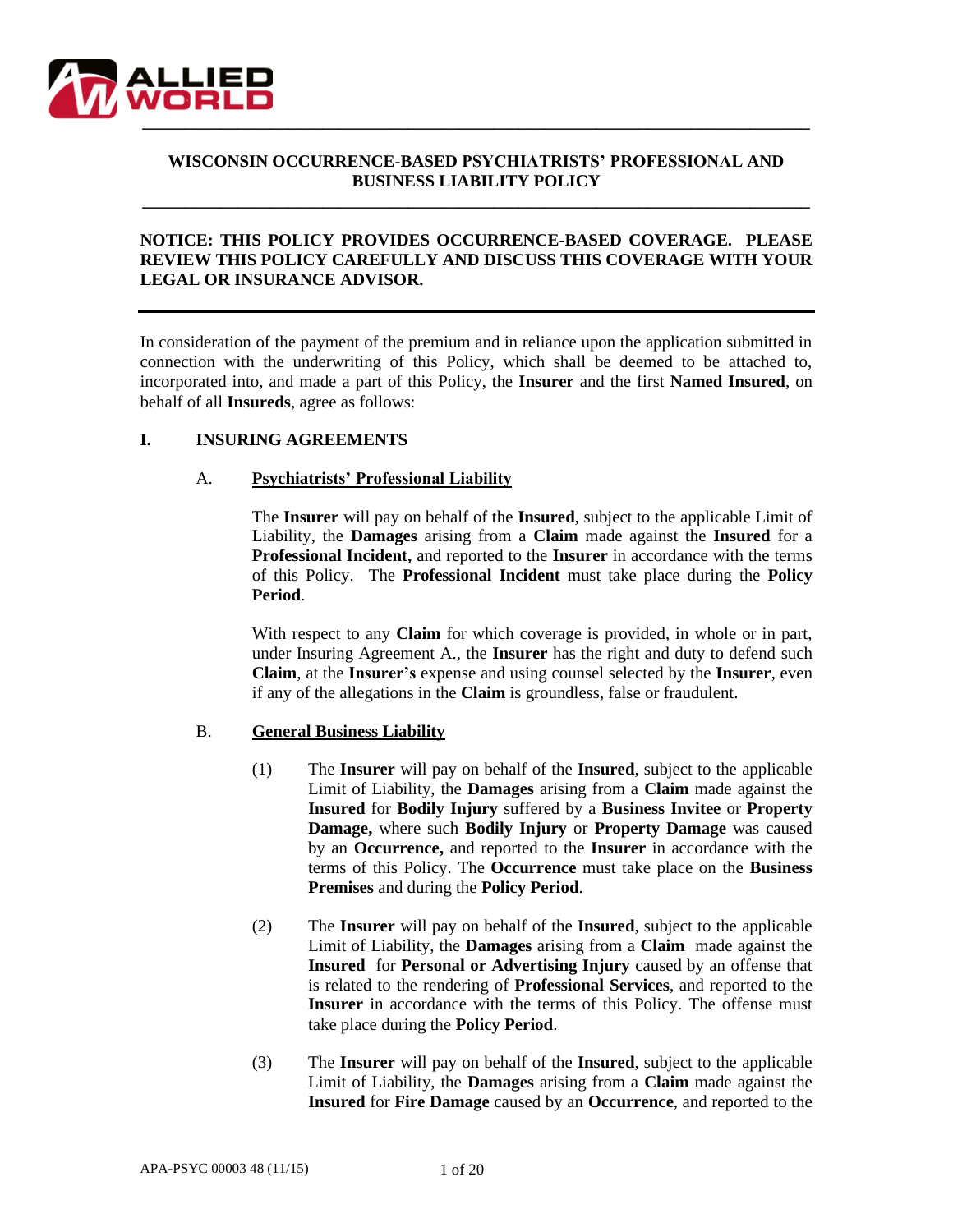**Insurer** in accordance with the terms of this Policy. The **Occurrence** must take place on the **Business Premises** and during the **Policy Period**.

With respect to any **Claim** for which coverage is provided, in whole or in part, under Insuring Agreement B., the **Insurer** has the right and duty to defend such **Claim**, at the **Insurer's** expense and using counsel selected by the **Insurer**, even if any of the allegations in the **Claim** is groundless, false or fraudulent.

#### C. **Information Privacy Liability**

- (1) The **Insurer** will pay on behalf of the **Insured**, subject to the applicable Limit of Liability, the **Defense Expenses** and **Damages** arising from a **Claim** made by a **Regulator** against the **Insured** for any **Privacy Wrongful Act**, and reported to the **Insurer** in accordance with the terms of this Policy. The **Privacy Wrongful Act** must take place during the **Policy Period.**
- (2) The **Insurer** will pay on behalf of the **Insured**, subject to the applicable Limit of Liability, the costs incurred by the **Insured** in notifying the **Insured's** patients or clients of a **Privacy Wrongful Act** as mandated by any U.S. federal or state privacy protection statutes or regulations, but only if such **Privacy Wrongful Act** is reported to the **Insurer** in accordance with the terms of this Policy. The **Privacy Wrongful Act**  must take place during the **Policy Period.**

Coverage under this Insuring Agreement C.(2) applies regardless of whether or not a **Claim** for a **Privacy Wrongful Act** is made against an **Insured** under Insuring Agreement C.1.

# **II. ADDITIONAL COVERAGES**

#### A. **Defense Expenses for Claims**

The **Insurer** will pay on behalf of the **Insured** the **Defense Expenses** incurred by the **Insured** arising from any **Claim** covered under Insuring Agreements A. or B.

#### B. **Insured's Costs For Claims**

The **Insurer** will pay on behalf of the **Insured** the reasonable costs, other than loss of earnings, incurred by the **Insured**, at the **Insurer's** request, in connection with defending any **Claim** covered under this Policy.

The **Insurer** will also pay the **Insured** up to \$1,000 per day for loss of earnings, if the **Insured** is unable to render **Professional Services** since the **Insured** is assisting, at the **Insurer's** request, in the defense of a **Claim** covered under this Policy.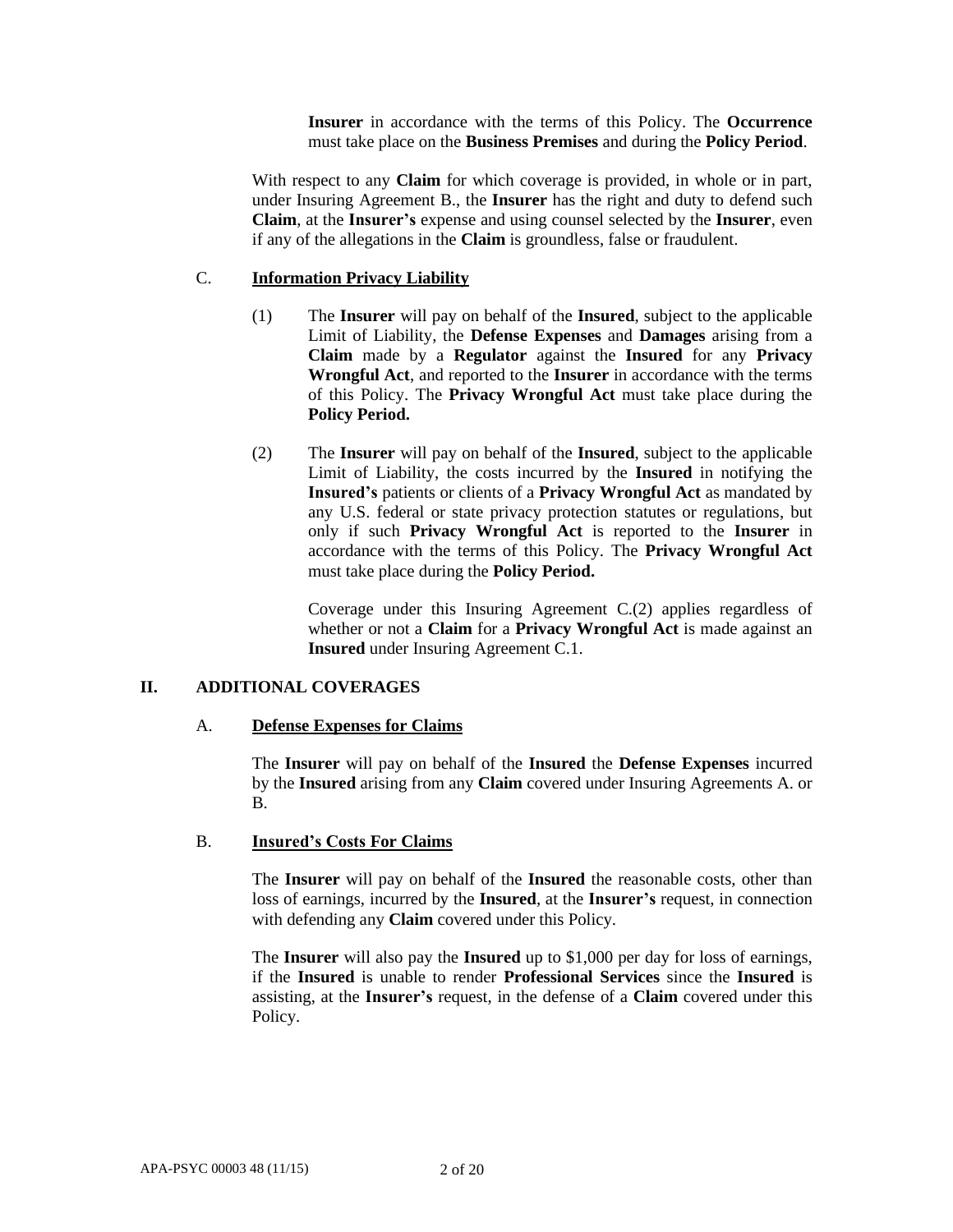## C. **Legal Bonds for Claims**

The **Insurer** will pay the premiums for appeal bonds, or bonds to release property used to secure a legal obligation, if required with respect to a **Claim** covered under this Policy. However, the **Insurer** will only pay such premiums to the extent that the face or principal amount of the bond is within the applicable Limits of Liability of this Policy. The **Insurer** shall have no obligation to appeal any decision or to obtain these bonds.

## D. **Defense Expenses for Proceedings**

The **Insurer** will pay on behalf of the **Insured**, subject to the applicable Limit of Liability, **Defense Expenses** only, which arise from a **Proceeding** first brought during the **Policy Period** and reported to the **Insurer** in accordance with the terms of this Policy.

# E. **Medical Payments**

The **Insurer** will pay on behalf of the **Insured**, subject to the applicable Limit of Liability, the **Medical Payments** arising from any **Bodily Injury** suffered by a **Business Invitee**, where such **Bodily Injury** was caused by an **Occurrence** and is reported to the **Insurer** in accordance with the terms of this Policy. The **Occurrence** must take place on the **Business Premises** and during the **Policy Period**. The injured **Business Invitee** must submit to examination, as often as required by the **Insurer**, by physicians of the **Insurer's** choice and at the **Insurer's** expense.

### F. **Emergency Aid Expenses**

The **Insurer** will reimburse the **Insured**, subject to the applicable Limit of Liability, for costs and expenses for medical supplies, and for one (1) hour of the **Insured's** lost earning at an hourly rate of \$100.00 per hour or the **Insured's**  average hourly rate charged for **Professional Services**, whichever is less. The **Insured** must voluntarily incur such costs and expenses by rendering emergency treatment or services at the scene of an accident, medical crisis or disaster, provided that such treatment or services takes place during the **Policy Period** and that the **Insured** as soon as practicable reports any costs or expenses to the **Insurer**.

# G. **Assault or Battery**

The **Insurer** will reimburse the **Insured** for medical expenses that the **Insured** incurs as a result of **Bodily Injury** to the **Insured** caused by an **Assault or Battery**, or **Property Damage** to the **Insured's** personal property if caused by an **Assault or Battery.** The **Assault or Battery** must be committed by a patient or client of the **Insured**, or by the patient's or client's immediate family member, during the **Insured's** rendering of **Professional Services.**

Provided always that:

(1) such **Assault or Battery** takes place during the **Policy Period**;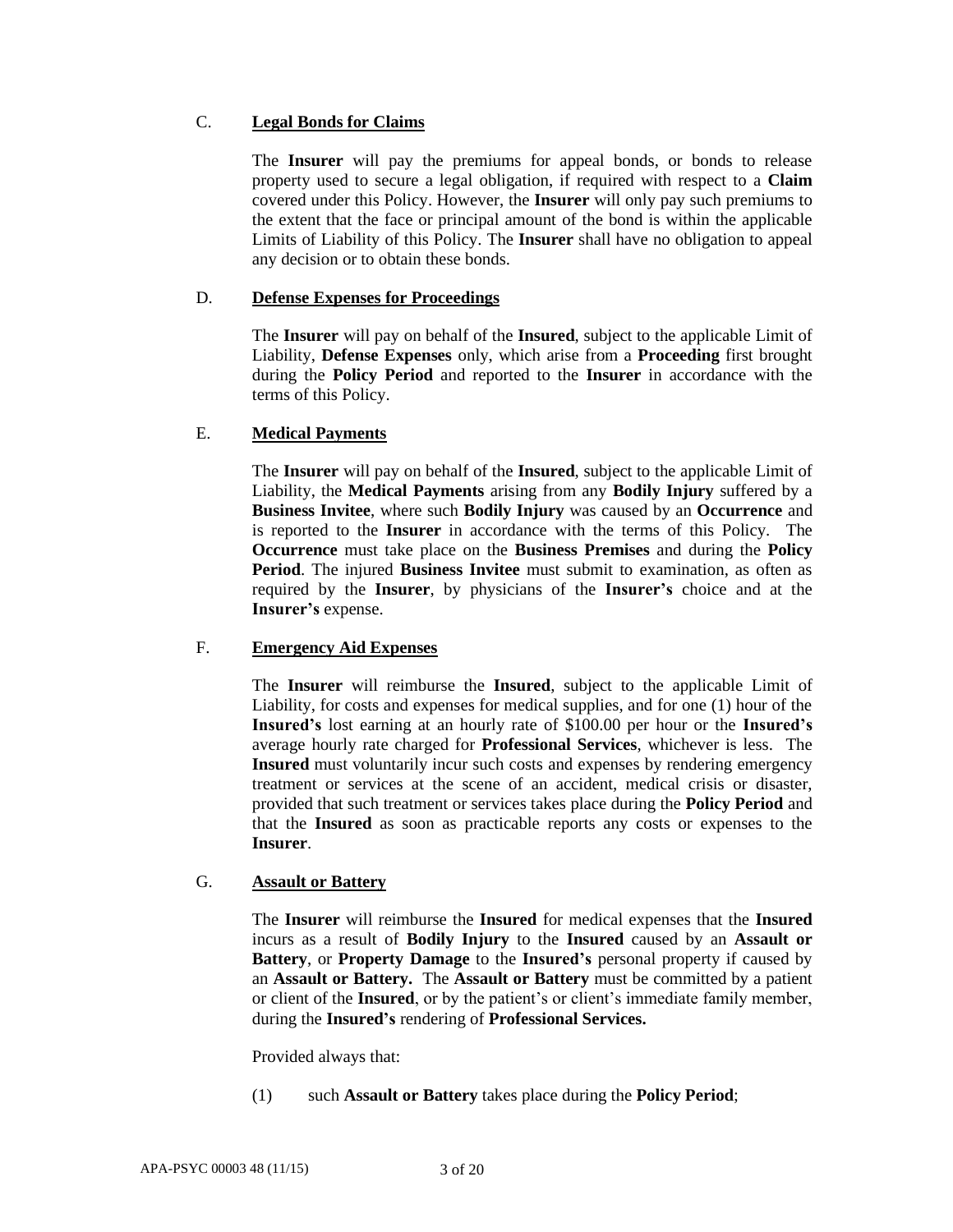- (2) the treatment or other services eligible for reimbursement as medical expenses are rendered within one (1) year of the **Assault or Battery**, and the medical expenses are reported to the **Insurer** within ninety (90) days from the date such treatment or service was rendered; and
- (3) the **Insured s**ubmits to examination, as often as reasonably required by the **Insurer**, by physicians of the **Insurer's** choice and at the **Insurer's** expense.

Coverage under this **Assault or Battery** Additional Coverage is excess over any other valid and collectible insurance, including workers' compensation or health insurance.

### **III. DEFINITIONS**

- A. "**Advertisement**" means a notice that is broadcast or published to the general public or specific market segments about **Professional Services** for the purpose of attracting patients or clients. For the purposes of this definition:
	- (1) notices that are published include material placed on the Internet or on similar electronic means of communication; and
	- (2) regarding websites, only that part of a website that is about the **Insured's** goods, products or services for the purposes of attracting patients or clients is considered an advertisement.
- B. "**Assault or Battery**" means the willful infliction of physical harm on the **Insured**, by a patient or their immediate family member, or any attempt thereof.
- C. "**Bodily Injury**" means bodily harm, sickness or disease, including any resulting death, and mental anguish or emotional distress resulting therefrom.
- D. "**Business Invitee**" means any natural person, including a patient or client, solely in their capacity as one who is invited by the **Insured** to enter into and remain on the **Business Premises** for a purpose directly or indirectly connected with the rendering of **Professional Services**. A **Business Invitee** shall not include any person who enters the **Business Premises** without the **Insured's** knowledge or permission, or any person who is an **Insured**.
- E. "**Business Premises**" means any location owned, leased or rented by the **Insured**  where **Professional Services** are rendered, and the ways and means immediately adjacent thereto, and may include the **Insured's** residence if **Professional Services** are regularly rendered at such residence.
- F. "**Claim**" means any:
	- (1) written demand for monetary relief made against an **Insured**;
	- (2) judicial proceeding which is commenced against an **Insured** by service of a civil complaint, notice of charges or similar pleading;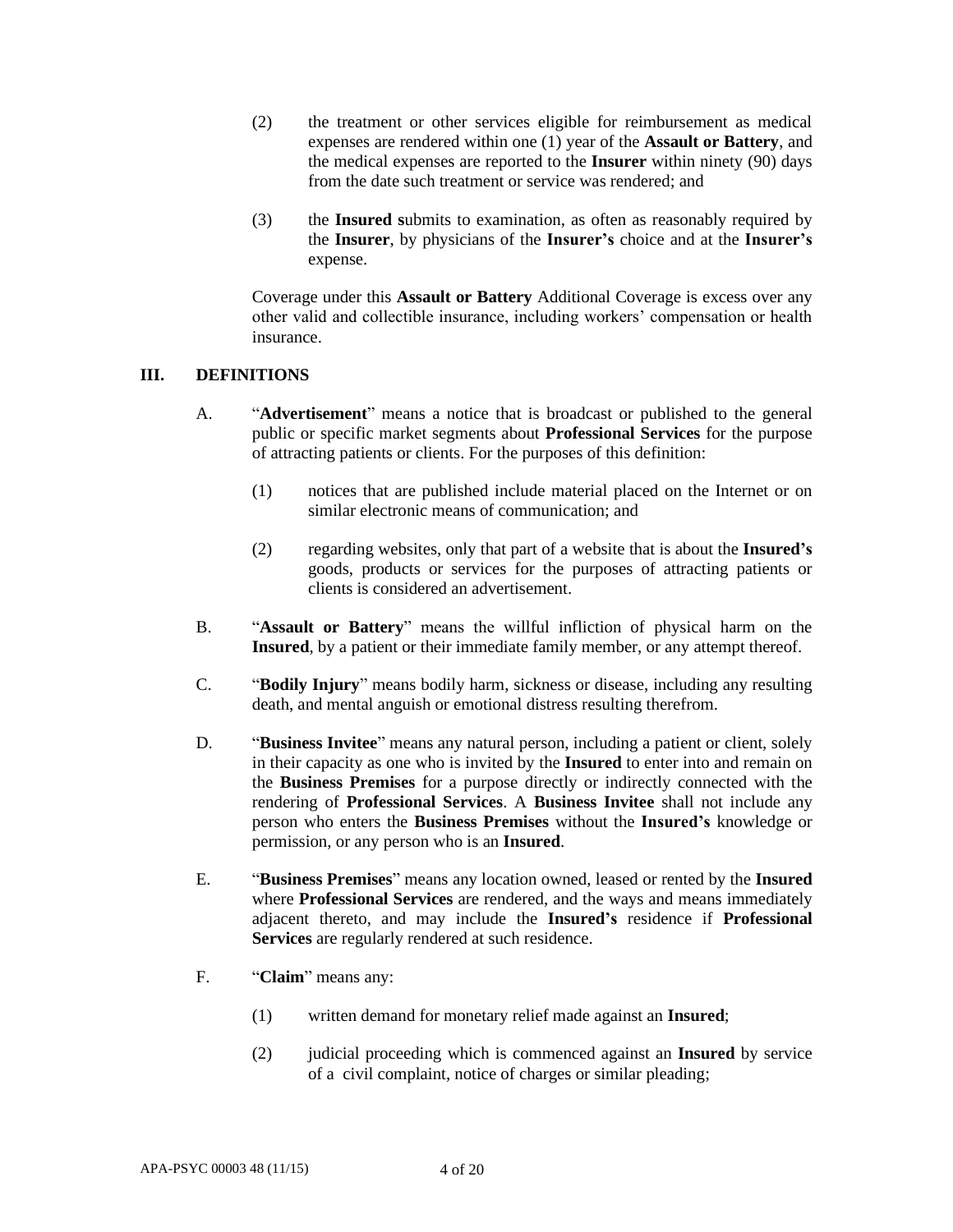- (3) arbitration proceeding commenced against an **Insured** by service of a demand for arbitration; or
- (4) administrative proceeding or formal investigation commenced by a **Regulator,** but solely as respects Insuring Agreement C.

Multiple demands, proceedings or investigations arising out of the same **Professional Incident**, **Privacy Wrongful Act** or **Occurrence** shall be deemed a single **Claim.**

- G. "**Damages**" means:
	- (1) settlements or judgments;
	- (2) pre-judgment or post-judgment interest; and
	- (3) costs or fees awarded in favor of the claimant.

#### **Damages** do not include:

- (a) amounts for which the **Insureds** are not legally liable;
- (b) amounts which are without legal recourse to the **Insureds**;
- (c) taxes;
- (d) the return, restitution, refund or disgorgement of fees, profits or amounts charged, held or retained by the **Insured** in connection with the rendering of **Professional Services**;
- (e) fines or penalties, except:
	- (i) as provided for in Section V.D. ; or
	- (ii) **HIPAA** fines and penalties, but solely under Insuring Agreement C.(1); or
- (f) amounts deemed uninsurable under applicable law.
- H. "**Defense Expenses**" means reasonable and necessary fees, costs, charges or expenses resulting from the investigation, defense or appeal of a **Claim** or a **Proceeding**.

**Defense Expenses** do not include:

- (a) amounts incurred prior to the date a **Claim** is first made, or a **Proceeding** is first brought, and reported to the **Insurer**;
- (b) compensation or benefits of any natural person **Insured** or any overhead expenses of any **Insured** organization;
- (c) fines or penalties; or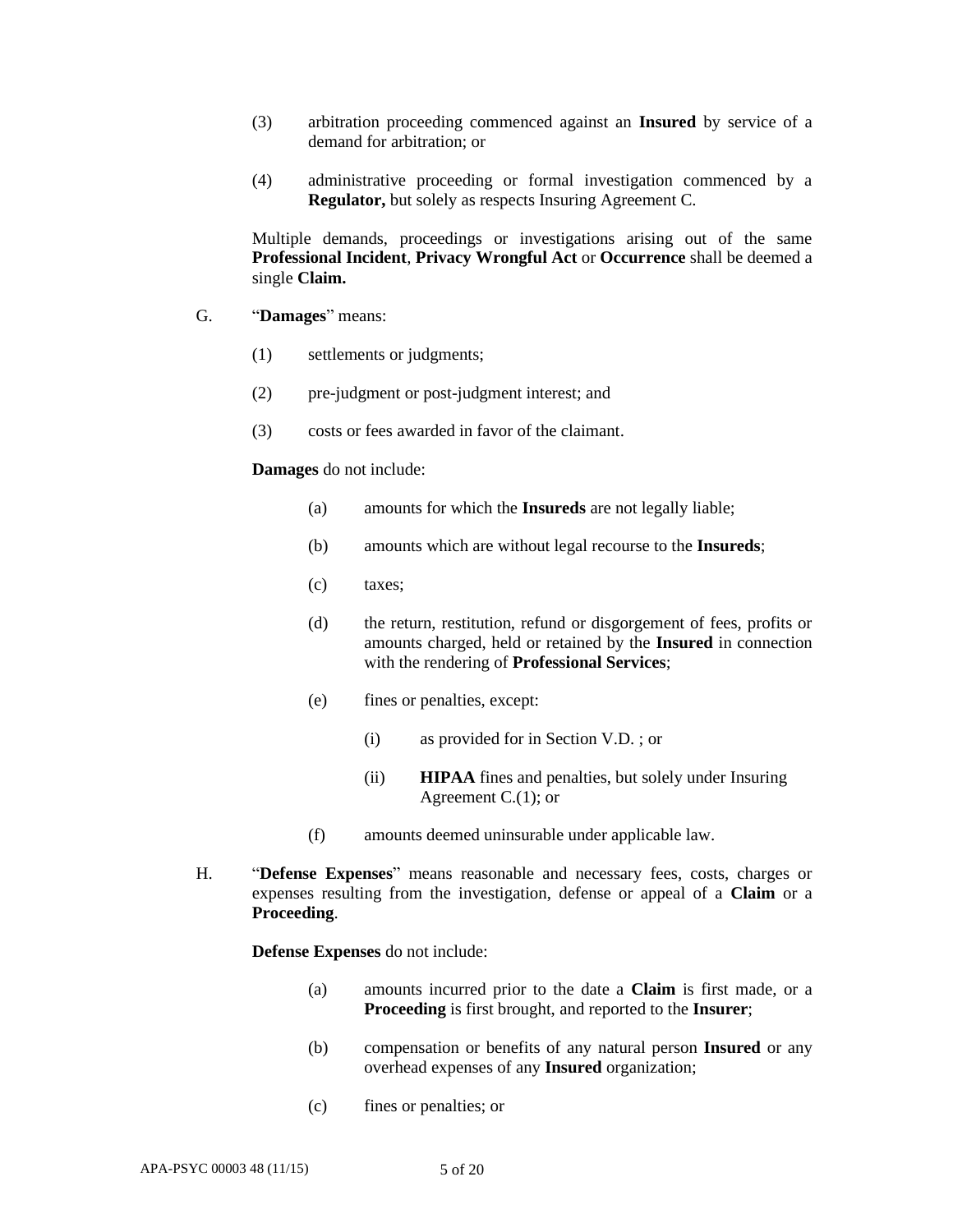- (d) any costs, fees or expenses to comply with a determination or decision made by a regulatory body, licensing board, agency or other organization in a **Proceeding**.
- I. "**Fire Damage**" means **Property Damage** to the tangible property of a third party other than the **Insured**, caused by a fire to premises the **Insured** rents or leases from others or to premises temporarily occupied by the **Insured** with the permission of the owner, solely for the purpose of rendering **Professional Services**. Such premises shall not include the **Insured's** residence. **Fire Damage** includes any water damage caused by such fire. The fire must not be caused intentionally by the **Insured**.

With respect to **Fire Damage**, **Property Damage** shall not include damage to any personal property owned by the **Insured**, or any other personal property of any person that is within the **Insured's** care, custody or control.

- J. "**HIPAA**" means the Health Insurance Portability and Accountability Act of 1996 (Public Law 104-191), as amended, and any regulations promulgated thereunder.
- K. "**Insured(s)**" means:
	- (1) the individual, partnership, or corporation designated as the **Named Insured** in Item 1(a) of the Declarations and the individual(s) designated as Additional **Named lnsureds** in Item 1(b) of the Declarations;
	- (2) any present or former employee, partner, executive officer, director or stockholder of the **Named Insured** designated in Item 1(a) of the Declarations, but only while acting in his or her capacity as such;
	- (3) any individual, partnership or corporation designated in Item 2 of the Declarations, but only as to matters for which a **Named Insured** may be liable;
	- (4) the lawful spouse or domestic partner (whether such status is derived by reason of statutory law, common law or otherwise) of a **Named Insured**  arising solely out of his or her status as the spouse or domestic partner of a **Named Insured**; provided, however, that coverage shall not be afforded for any actual or alleged **Professional Incident**, **Privacy Wrongful Act** or **Occurrence** by or on the part of the spouse or domestic partner, unless such person is a **Named Insured**; and
	- (5) the estates, heirs or legal representatives of any incompetent, insolvent, bankrupt or deceased person who was an **Insured** at the time the **Professional Incident**, **Privacy Wrongful Act** or **Occurrence** upon which such **Claim** is based were committed; provided, however, that coverage shall not be afforded for any actual or alleged **Professional Incident**, **Privacy Wrongful Act** or **Occurrence** by or on the part of any such estates, heirs or legal representatives.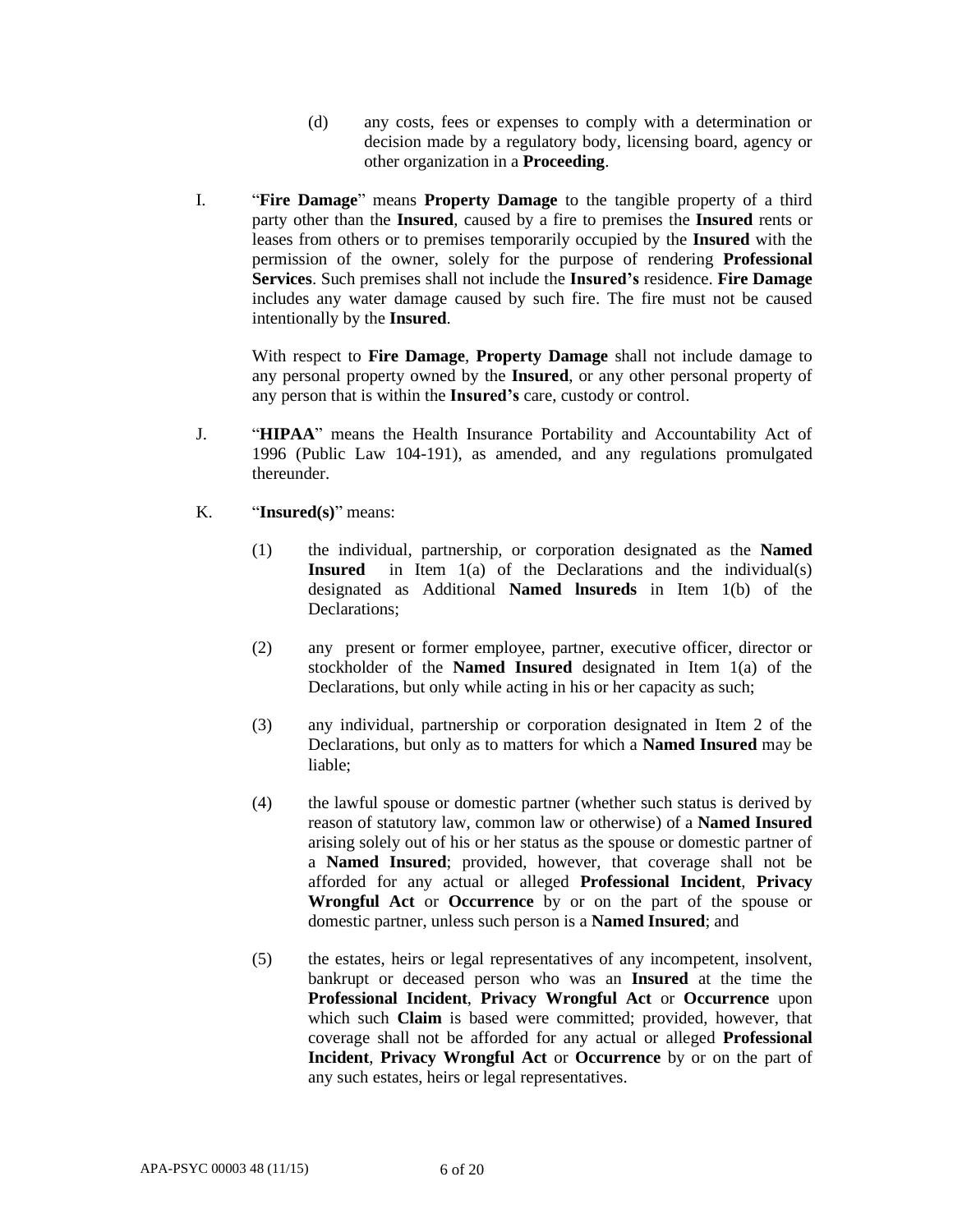- L. "**Insurer**" means the Insurer specified in the Declarations.
- M. "**Medical Payments**" means reasonable payments for:
	- (1) first aid administered at the time of an accident;
	- (2) necessary medical, surgical, x-ray and dental services, including prosthetic devices; and
	- (3) necessary ambulance, hospital, professional medical and nursing and funeral services,

provided that such treatment and services are rendered within one year of the **Occurrence** that caused the **Bodily Injury**.

- N. "**Named Insured**" means the natural person(s) or organization(s) named in Item 1(a) or 1(b) of the Declarations.
- O. "**Occurrence**" means:
	- (1) as respects **Bodily Injury** or **Property Damage**, an accident, including continuous or repeated exposure to substantially the same general harmful conditions. All such exposure to substantially the same general harmful conditions will be deemed to arise out of the same **Occurrence**; or
	- (2) as respects **Personal Injury or Advertising Injury,** an offense arising out of the **Insured's** business that causes **Personal Injury or Advertising Injury.** All **Damages** that arise from the same, related or repeated injurious material or act will be deemed to arise out of the same **Occurrence**, regardless of the frequency or repetition thereof, the number and kind of media used and the number of claimants.

**Occurrence** does not include the rendering of **Professional Services** or a **Privacy Wrongful Act**.

- P. "**Personal or Advertising Injury**" means injury, including consequential **Bodily Injury**, suffered by a person other than a patient or client of the **Insured**, arising out of one or more allegations of the following offenses:
	- (1) false arrest, detention or imprisonment;
	- (2) malicious prosecution;
	- (3) the wrongful eviction from, wrongful entry into, or invasion of the right of private occupancy of a room, dwelling or premises that a person occupies, committed by or on behalf of its owner, landlord or lessor;
	- (4) oral or written publication, in any manner, of material that slanders or libels a person or organization or disparages a person's or organization's goods, products or services;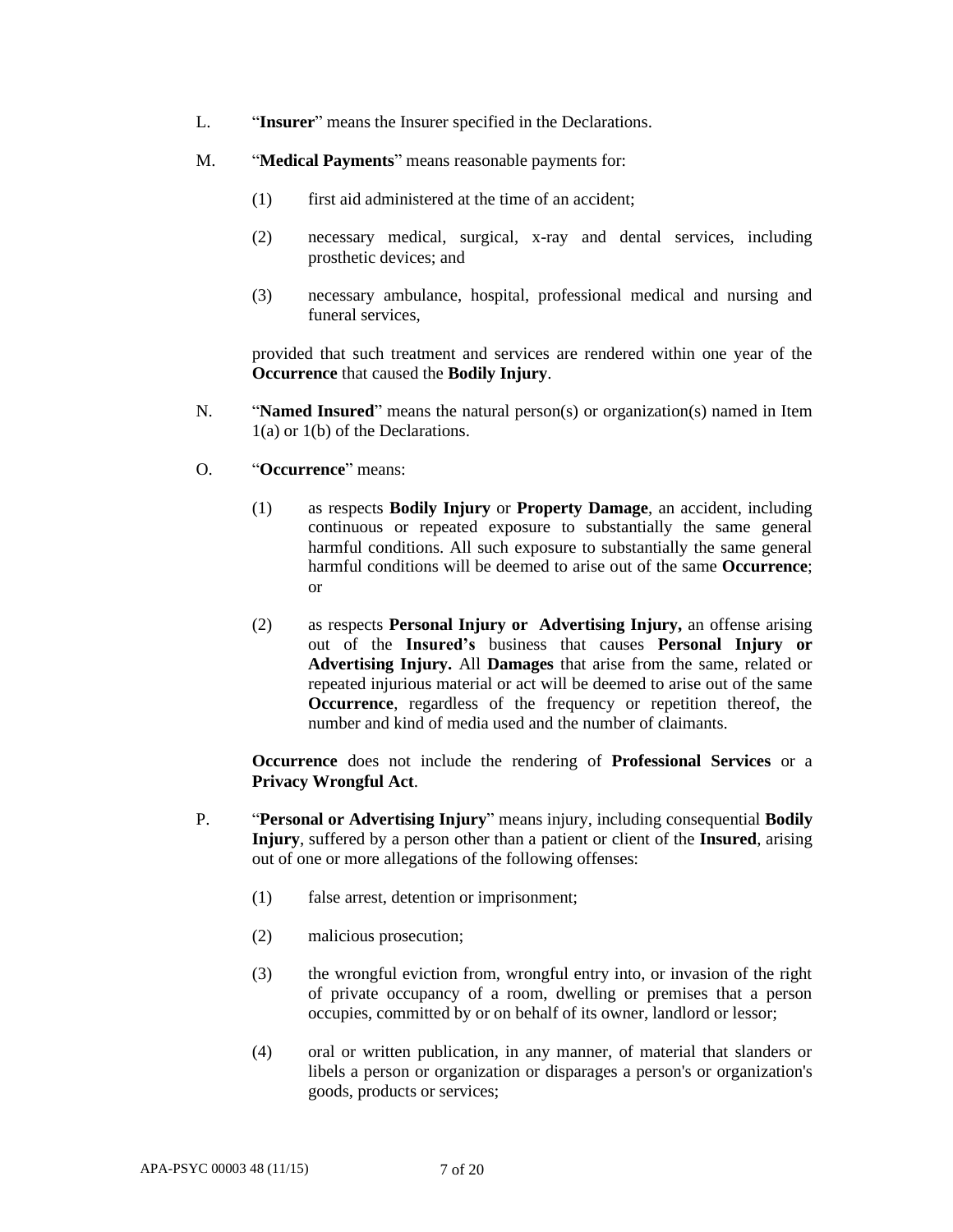- (5) oral or written publication, in any manner, of material that violates a person's right of privacy;
- (6) the use of another's advertising idea in any **Advertisement**; or
- (7) infringing upon another's copyright, trade dress or slogan in any **Advertisement**.

## Q. **"Personally Identifiable Information**" means:

- (1) information from which an individual may be uniquely and reliably identified, including, but not limited to an individual's name, address, telephone number, email address, in combination with their social security number, account relationships, account numbers, passwords, PIN numbers, credit card numbers or biometric information; or
- (2) personal information as defined in any U.S. federal or state privacy protection law governing the control and use of an individual's personal and confidential information, including any regulations promulgated thereunder, or any similar or related laws or regulations of any foreign jurisdiction, including but not limited to:
	- (a) "nonpublic personal information" as defined by Title V of the Gramm-Leach-Bliley Act of 1999, as amended, and any regulations promulgated thereto;
	- (b) "protected health information" as defined by **HIPAA**.
- R. "**Policy Period**" means the period commencing on the inception date shown in Item 3 of the Declarations. This period ends on the earlier of either the expiration date shown in Item 3 of the Declarations or the effective date of cancellation of this Policy.
- S. "**Pollutant**" means any solid, liquid, gaseous or thermal irritant or contaminant, including smoke, vapor, soot, fumes, acids, alkalis, chemicals and waste.
- T. **"Privacy Wrongful Act"** means any actual or alleged act, error, or omission committed by any **Insured**, solely in connection with the rendering of **Professional Services**, which results in:
	- (1) the misappropriation or disclosure of **Personally Identifiable Information**;
	- (2) a breach or violation of U.S. federal or state law or regulations associated with the control and use of **Personally Identifiable Information**;

**Privacy Wrongful Act** shall not include any breach or violation of any U.S. federal or state law if such breach or violation is not the result of the actual or potential unauthorized disclosure of, or access to **Personally Identifiable Information**.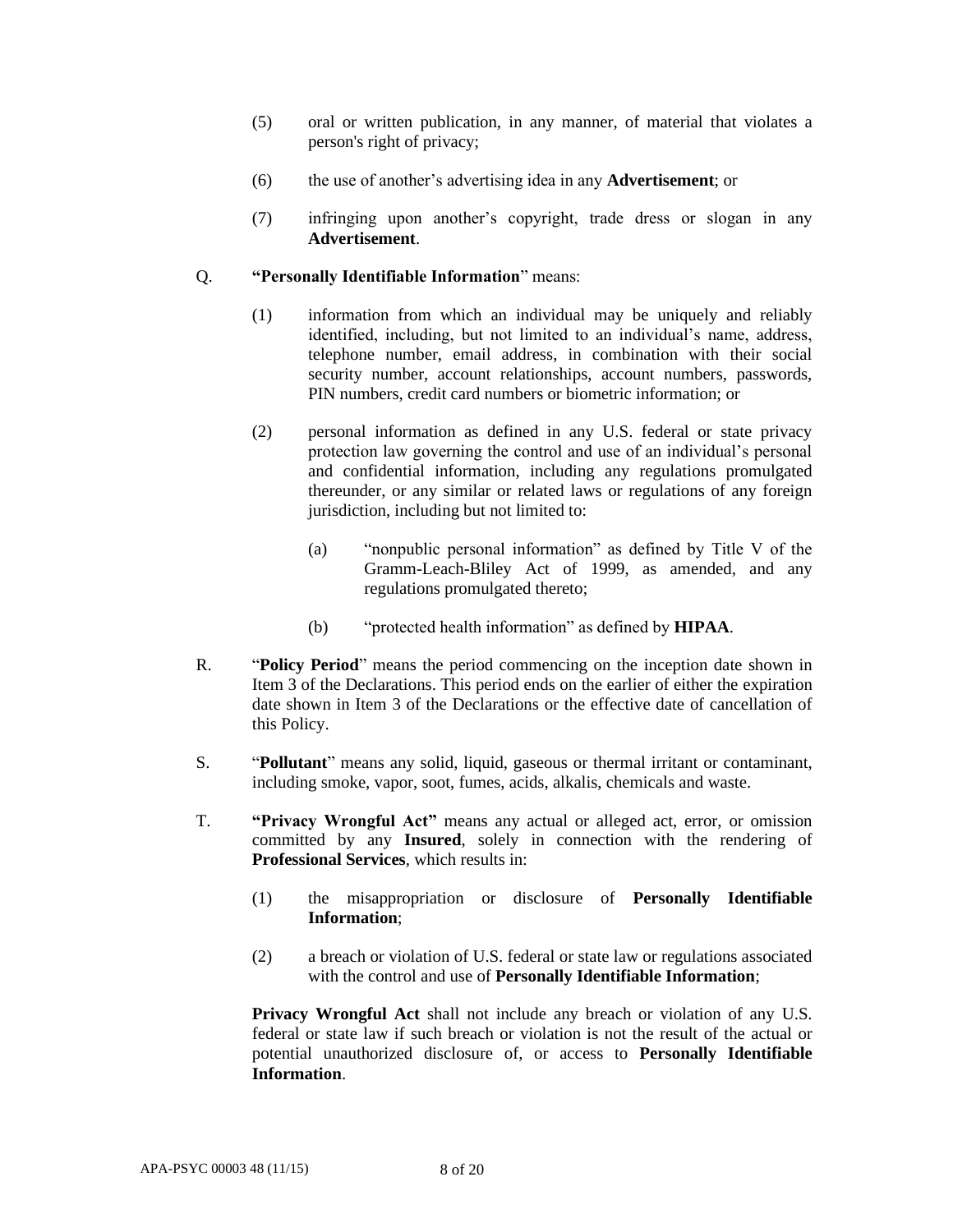All such acts, errors or omissions, as referenced in this definition, that are actually or allegedly caused, committed, or attempted by or claimed against one or more **Insureds** arising out of the same or relating to the same or series of related facts, circumstances, situations, transactions or events shall be deemed to be the same **Privacy Wrongful Act**. **Privacy Wrongful Act** does not include an **Occurrence** or **Professional Incident**.

- U. "**Proceeding**" means any:
	- (1) hearing or disciplinary action before any regulatory body, licensing board, agency or other organization responsible for monitoring, licensing or regulating the **Insured's** conduct as respects the rendering of **Professional Services**, but only if such hearing or action is a direct result of a **Professional Incident**, and such **Professional Incident** took place during the **Policy Period**;
	- (2) civil proceeding in which the **Insured** is not a defendant but has been ordered to offer deposition testimony regarding **Professional Services**; or
	- (3) civil proceeding in which the **Insured** is not a defendant but has received a subpoena for document or record production.
- V. "**Professional Incident**" means any actual or alleged negligent act, error, or omission, solely in the performance of, or actual or alleged failure to perform, **Professional Services**.

All such acts, errors or omissions, as referenced in this definition, that are actually or allegedly caused, committed, or attempted by or claimed against one or more **Insureds** arising out of the same or relating to the same or series of related facts, circumstances, situations, transactions or events shall be deemed to be the same **Professional Incident**. A **Professional Incident** does not include an **Occurrence** or a **Privacy Wrongful Act.**

- W. "**Professional Services**" means all mental health related services rendered by the **Insured**, or by any person or organization for whom the **Named Insured** is legally responsible, including but not limited to the following:
	- (1) medical services directly related with the practice of psychiatry or behavioral health with respect to evaluating, diagnosing or treating a mental disorder and routine medical care incidental to the provision of such services to patients or clients;
	- (2) the practice of forensic psychiatry, including expert testimony or assistance in legal proceedings;
	- (3) psychiatric peer review, utilization review and participation on medical or medicine review committees;
	- (4) services as a member of a formal accreditation, credentialing or standards review or similar professional board or committee;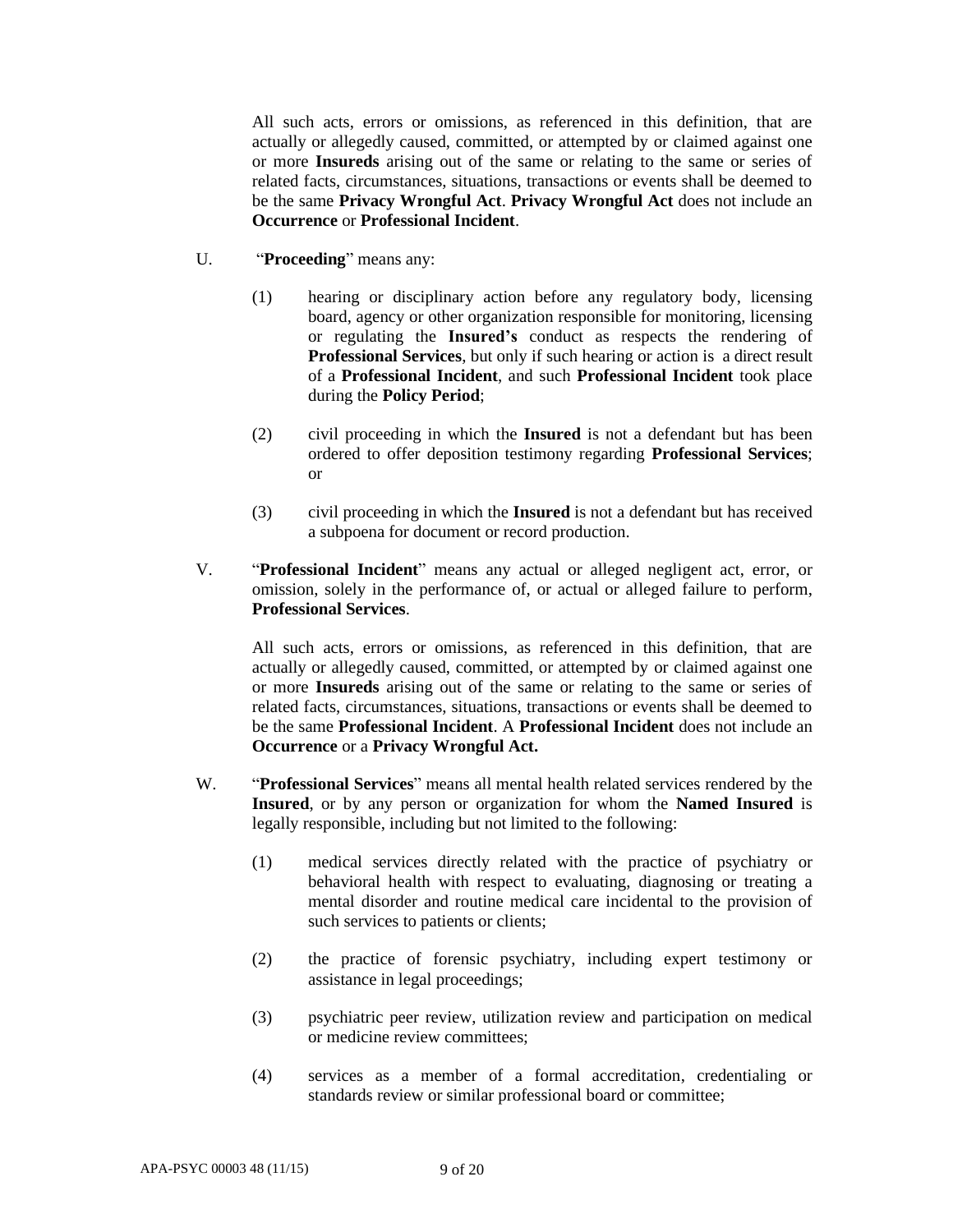- (5) the publication of articles or books, and broadcasting or telecasting activities directly relating to **Professional Services**;
- (6) formal clinical teaching activities;
- (7) medical services as described in paragraph (1) above, when performed in the context of a clinical trial; or
- (8) the rendering of emergency medical treatment without the expectation of compensation.

**"Professional Services**" shall not mean any medical services generally associated with the practice of Neurology, including the administration of any neurological procedures. Neurology, as referenced in this paragraph, shall mean the diagnosis and treatment of disorders of the central, peripheral and autonomic nervous systems.

- X. "**Property Damage**" means physical injury to or destruction of tangible property, including loss of use of it, or loss of use of tangible property which has not been physically injured or destroyed.
- Y. "**Regulator**" means any federal, state or local governmental authority, including but not limited to any regulatory body, licensing board, agency or other organization responsible for monitoring, overseeing or licensing the rendering of **Professional Services**.
- Z. "**Sexual Misconduct**" means any type of actual, alleged, attempted, or proposed physical touching or caressing, or suggestion thereof by the **Insured** or any person for whom the **Insured** may be legally responsible, with or to any of the **Insured's** past or present patients or clients, or with or to any relative or any person who regularly resides with any such patient or client, or with or to any person with whom such patient or client or relative has an affectionate personal relationship, which could be considered sexual in nature and/or inappropriate to any **Professional Services** being rendered.

### **IV. EXCLUSIONS**

- A. This Policy shall not cover any **Defense Expenses** or **Damages** in connection with any **Claim** or **Proceeding**:
	- (1) alleging, arising out of, based upon or attributable to an **Insured's** dishonest, fraudulent, criminal, or malicious act, error, or omission, or that of any person for whose acts the **Insured** is legally responsible.

In determining the applicability of Exclusion  $A(1)$ , the facts pertaining to, the knowledge possessed by, or any **Professional Incident, Occurrence** or **Privacy Wrongful Act** committed by, any **Insured** shall not be imputed to any other **Insured**.

(2) alleging, arising out of, based upon or attributable to any actual or alleged discrimination, harassment, retaliation, wrongful discharge, termination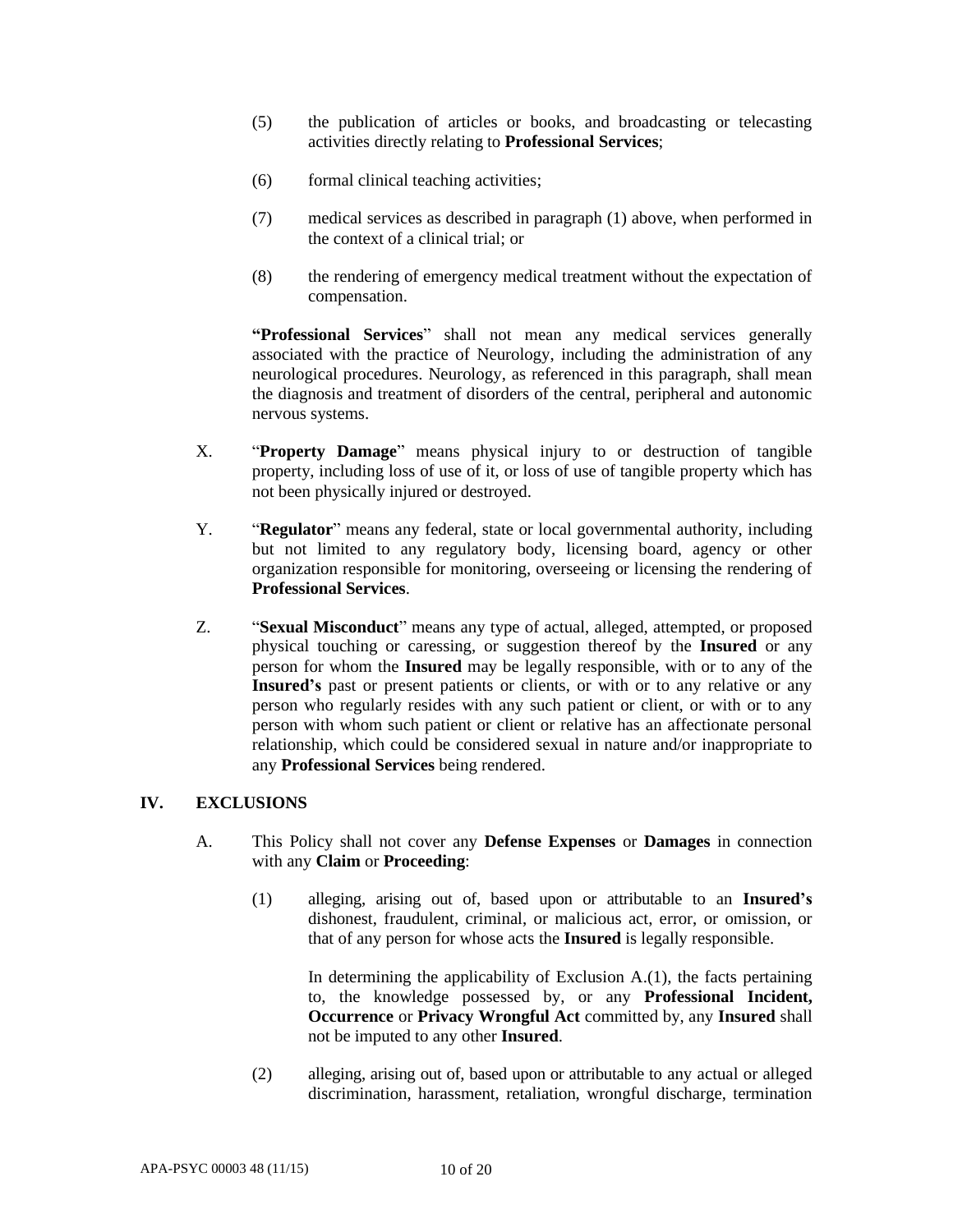or any other employment-related or employment practice claim, including but not limited to any wage-hour claim, or claim of discrimination or harassment by any party who is not an employee of the **Insured**;

- (3) for any act, error or omission of a managerial or administrative nature; provided, however, that this Exclusion shall not apply to any **Claim** or **Proceeding** arising from the rendering of **Professional Services** as set forth in Definition W.(3) and (4);
- (4) alleging, arising out of, based upon or attributable to the **Insured's** ownership or operation of a hospital or other similar facility, or any other facility which provides bed and board or in-patient care, or a laboratory;
- (5) brought by, or on behalf of, any **Insured**, or for injury or damage sustained by any spouse or person who regularly resides in the home of any **Insured**;
- (6) for **Bodily Injury** or **Property Damage** arising out of the ownership, maintenance, use, operation or entrustment to others of any automobile, watercraft, aircraft or motor vehicle, or the loading or unloading thereof;
- (7) for **Bodily Injury** or damage to the **Insured's** employee or any independent contractor or employee of any independent contractor working for such **Insured**, arising out of the course of his or her work for such **Insured**, or to the spouse or relative of such employee or independent contractor as a consequence of injury or damage to the employee or independent contractor;
- (8) alleging, arising out of, based upon or attributable to any obligation pursuant to any workers' compensation, disability benefits, unemployment compensation, unemployment insurance, retirement benefits, social security benefits or similar law;
- (9) arising out of any intentional act of plagiarism, infringement or violation of any copyright, patent, trademark or service mark or the misappropriation of intellectual property, ideas or trade secrets;
- (10) alleging, arising out of, based upon or attributable to **Property Damage** to property the **Insured** owns, rents, occupies, borrows or uses, or is in the **Insured's** care, or to premises the **Insured** has sold, given away, or abandoned; provided, however, that this Exclusion shall not apply to a **Claim** under Insuring Agreement B.(3) or Additional Coverage G.;
- (11) alleging, arising out of, based upon or attributable to any business relationship between the **Insured** and any past or present patient or client;
- (12) alleging, arising out of, based upon or attributable to any **Professional Incident** committed with the knowledge that it was a **Professional Incident**, or which, before the effective date of this Policy, the **Insured**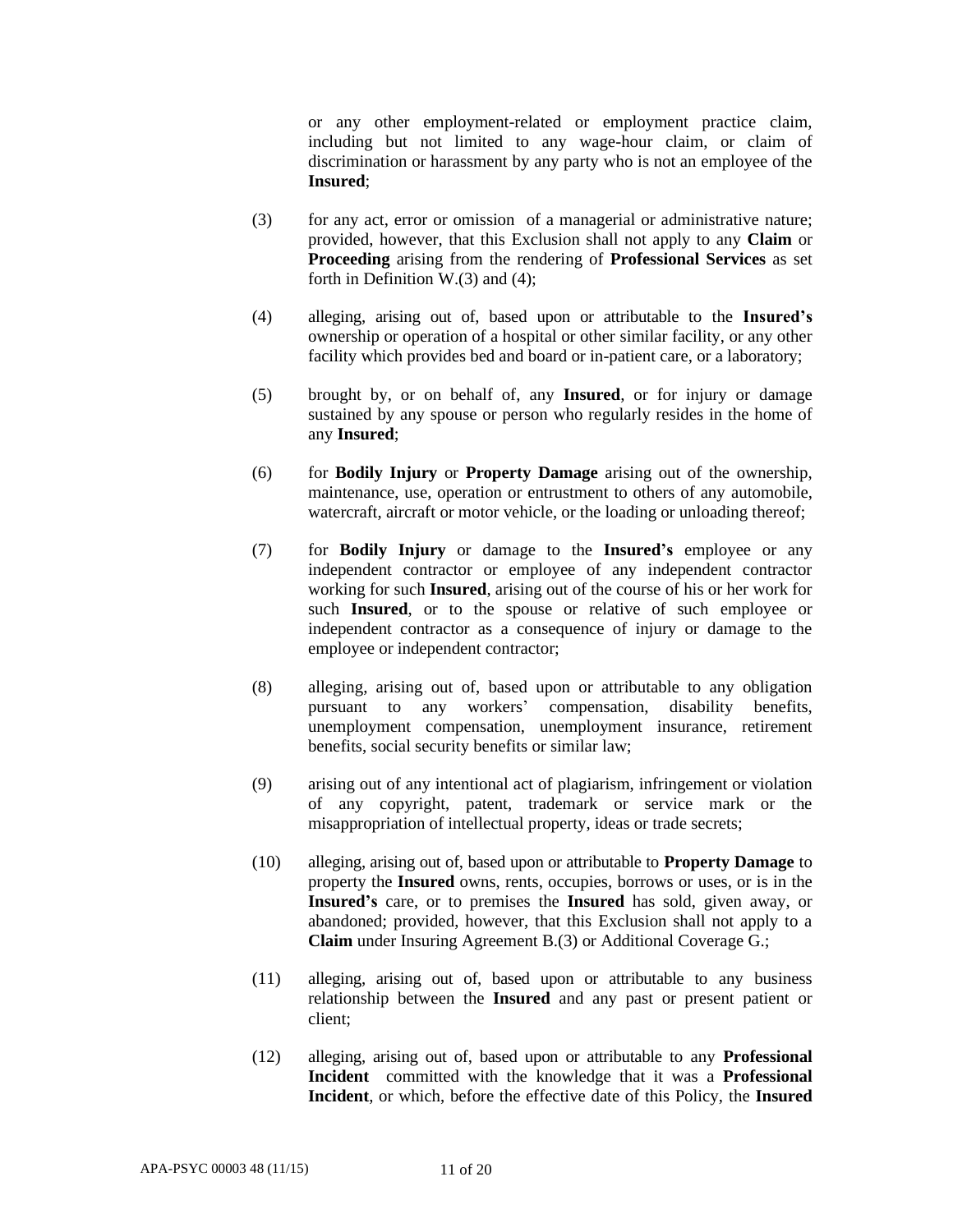was aware of and could reasonably have foreseen might result in a **Claim** or a **Proceeding**;

- (13) alleging, arising out of, based upon or attributable to any **Professional Service** that is not allowable since the **Insured's** professional license or registration to practice medicine or prescribe controlled substances is suspended, revoked, terminated, surrendered or is not in effect;
- (14) alleging, arising out of, based upon or attributable to any **Professional Incident** committed while the **Insured** was under the influence of a drug or intoxicant;
- (15) caused directly or indirectly by war or any act of war, invasion, act of foreign enemy, hostilities (whether or not war is declared), strike, riot or civil commotion, civil war, rebellion, revolution, insurrection, military or usurped power or terrorism;
- (16) alleging, arising out of, based upon or attributable to the design, manufacture, use, distribution, promotion, or sale of any medication, device or equipment, or protocols; provided, however, that this Exclusion shall not apply to any **Claim** or **Proceeding** arising from: (1) the prescription of an FDA approved medication to a patient in the rendering of **Professional Services**; or (2) the rendering of **Professional Services** in a clinical trial as described in Definition W.(7) provided that such clinical trial has been reviewed and approved by the FDA or an Institutional Review Board;
- (17) alleging, arising out of, based upon or attributable to, or in any way related to fungi, including mold or mildew, any mycotoxins, toxins, allergens, spores, scents, vapors, gases or by-products released by fungi, regardless of whether such fungi is:
	- (a) airborne;
	- (b) contained in a product; or
	- (c) contained in or a part of any building, structure, building material or any component of any part of any of the foregoing.
- (18) alleging, arising out of, based upon or attributable to the actual, alleged or threatened discharge, dispersal, release or escape of **Pollutants**; or any liability or obligation to test, monitor, clean up, remove, contain, treat, detoxify or neutralize **Pollutants**, whether or not any of the foregoing are to be performed by or on behalf of the **Insured**;
- (19) alleging, arising out of, based upon or attributable to any procedure, treatment, course of treatment, or diagnosis that is outside the scope of the **Insured's** specialty or training;
- (20) alleging, arising out of, based upon or attributable to: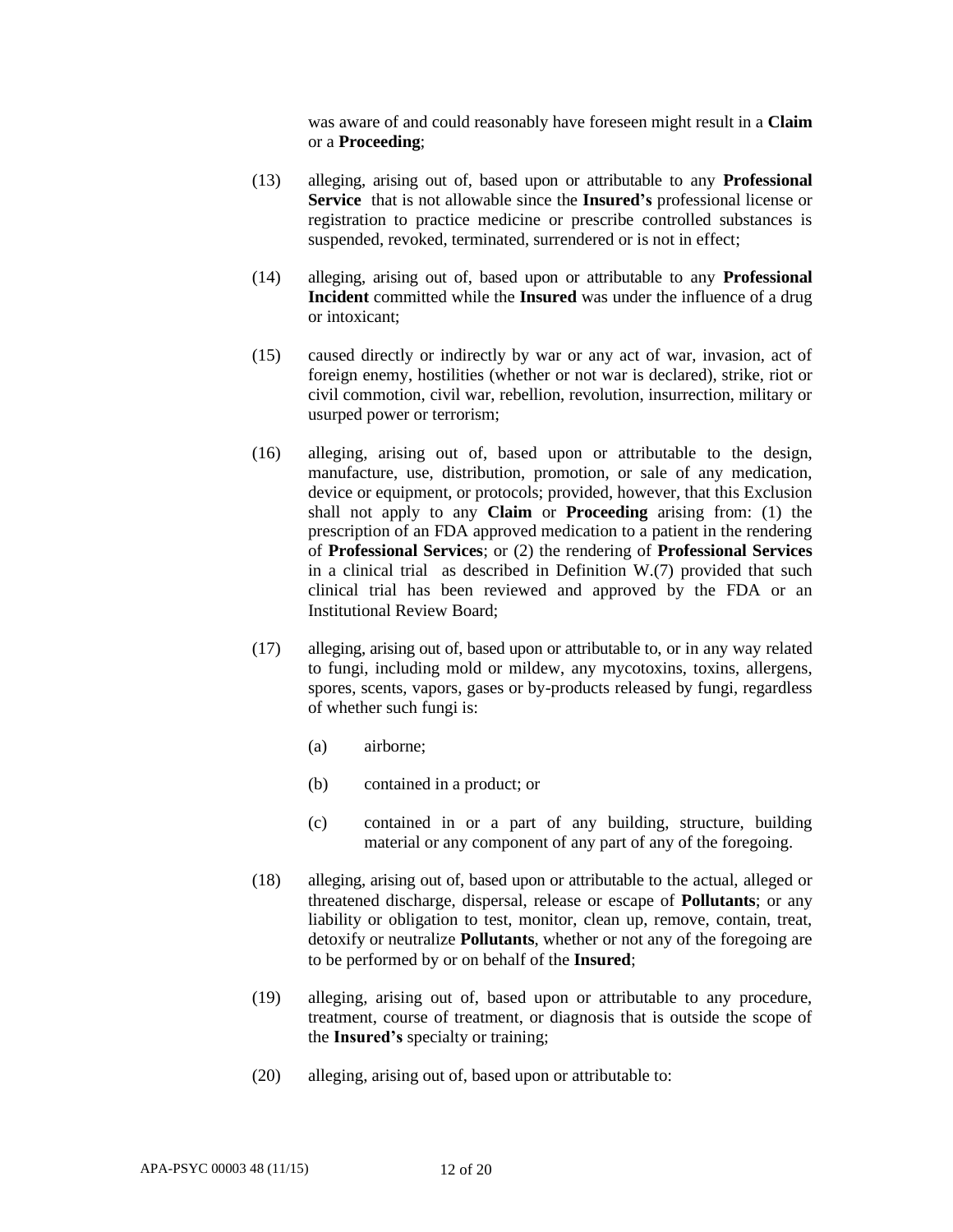- (a) any actual or alleged Medicare/Medicaid fraud or abuse or any other actual or alleged fraud against the government; or
- (b) any improper or excessive billing for the cost of the **Insured's** goods or services or any other type of billing or fee dispute.
- B. This Policy shall not cover any **Defense Expenses** or **Damages** in connection with any **Claim** or **Proceeding** or any notification costs from a **Privacy Wrongful Act** based upon, arising out of, directly or indirectly resulting from or in any way involving any of the following:
	- (1) unsolicited electronic dissemination of faxes, emails, text messages or similar communications to any prospective or actual patient or **Business Invitee** of the **Insured** or to any other third party, including but not limited to any violation of the Telephone Consumer Protection Act, any federal or state anti-spam statute, or any other federal or state statute, law or regulation relating to a person's or entity's right of seclusion;
	- (2) failure, interruption or reduction in supply of utility service or infrastructure including without limitation electrical, gas, water, telephone, Internet, cable, satellite or telecommunications;
	- (3) any wireless network that is not protected by either Wi-Fi Protected Access ("WPA") or any other security protocol that provides equal or greater protections than WPA;
	- (4) the use of a laptop computer, portable computer or other portable electronic device that does not employ whole disc encryption;
	- (5) back-up tapes, optical media or any other form of portable back-up media which are not encrypted; or
	- (6) expiration or withdrawal of technical support by a software vendor.

### **V. LIMITS OF LIABILITY**

### A. **Maximum Limits of Liability - Insuring Agreements:**

- (1) The Limits of Liability for the Insuring Agreements as set forth in this Section V.A. are part of, and not in addition to, the applicable Aggregate Limits of Liability shown in Item  $4(c)(1)$  and  $4(c)(2)$  of the Declarations.
- (2) As respects Insuring Agreement A., the amount set forth in Item 4(a) of the Declarations ("Per Claim - Insuring Agreement A") is the most the **Insurer** will be liable to pay for **Damages** for any **Claim** under this Insuring Agreement. **Defense Expenses** are not part of, and are in addition to, the amount shown in Item 4(a) of the Declarations.
- (3) As respects Insuring Agreements B.(1) and B.(2), the amount set forth in Item 4(b) of the Declarations ("Per Claim - Insuring Agreements B.(1) and B.(2)") is the most the **Insurer** will be liable to pay for **Damages** for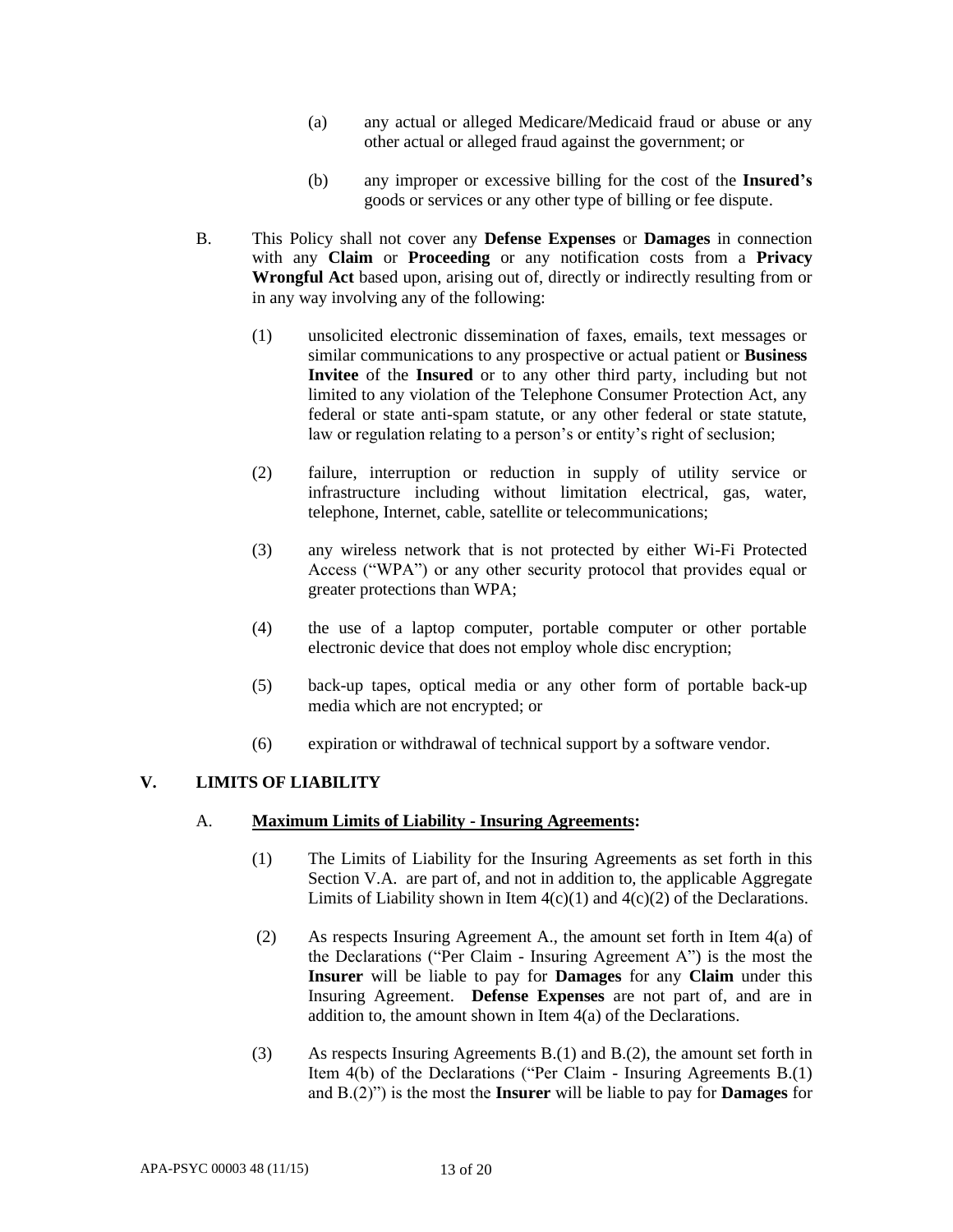any **Claim** under these Insuring Agreements. **Defense Expenses** are not part of, and are in addition to, the amount shown in Item 4(b) of the Declarations.

- (4) As respects Insuring Agreement B.(3), \$150,000 is the most the **Insurer**  will be liable to pay for **Damages** for all **Claims** for **Fire Damage** under this Insuring Agreement, regardless of the number of such **Claims**.
- (5) As respects Insuring Agreement C., \$25,000 is the most the **Insurer** will be liable to pay for: (a) **Damages** and **Defense Expenses** for all **Claims**  under this Insuring Agreement, regardless of the number of such **Claims**; and (b) all notification costs arising from a **Privacy Wrongful Act** under paragraph (2) of this Insuring Agreement, regardless of the number of such **Privacy Wrongful Acts**. Such **Defense Expenses** are part of, and not in addition to, the Aggregate Limit of Liability set forth in Item 4(c)(1) of the Declarations.
- (6) If the **Insurer** has named an additional **Named Insured** in Item 1(b) of the Declarations, the applicable Limits of Liability will apply separately to each such additional **Named Insured**, but only with respect to the coverage provided under Insuring Agreement A.
- (7) In the event that a **Claim** is made against the **Insureds** for which coverage may be provided under both Insuring Agreement A. and Insuring Agreement B. of this Policy, coverage shall only be provided under one Insuring Agreement and such **Claim** shall be subject to only "each Claim" Limit of Liability.

### B. **Aggregate Limits of Liability:**

- (1) The amount set forth in Item  $4(c)(1)$  of the Declarations ("Aggregate for all Claims under Insuring Agreements A and C") is the maximum total amount the **Insurer** will be liable to pay for
	- (a) **Damages** for all **Claims** under Insuring Agreement A.; and
	- (b) **Damages** and **Defense Expenses** for all **Claims** and notification costs under Insuring Agreement C.,
- (2) The amount set forth in Item  $4(c)(2)$  of the Declarations ("Aggregate for all Claims under Insuring Agreement B") is the maximum total amount the **Insurer** will be liable to pay for **Damages** for all **Claims** under Insuring Agreement B., regardless of the number of **Claims**.

#### C. **Maximum Limit of Liability - Sexual Misconduct:**

\$25,000 is the most the **Insurer** will be liable to pay for all **Claims** against the **Insured** involving any **Sexual Misconduct** by the **Insured** or by any person for whom the **Insured** may be legally responsible. If any **Sexual Misconduct** is alleged at any stage during a **Claim**, all allegations in that **Claim** which arise out of the same or related professional treatment or relationship will be subject to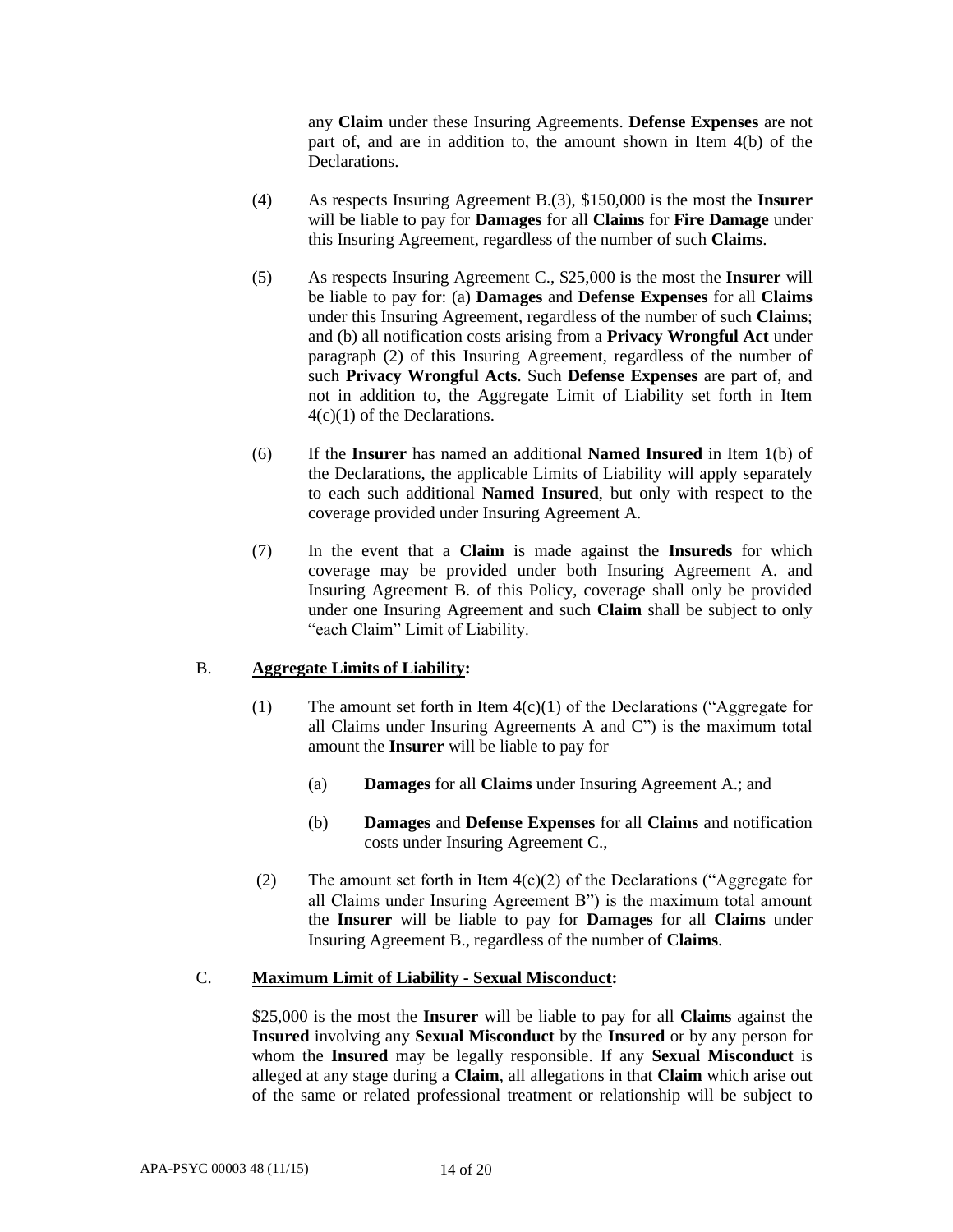that \$25,000 maximum. If the **Insurer** has paid this \$25,000 maximum, it will no longer have any duty to defend any **Claim** involving any **Sexual Misconduct**. This \$25,000 maximum is in addition to, and not part of, the Limits of Liability applicable to Section I. Insuring Agreements.

### D. **Maximum Limit of Liability - Punitive Damages:**

\$250,000 is the most the **Insurer** will be liable to pay for punitive or exemplary damages, or the multiple portion of any multiplied damages award arising from a **Claim**, regardless of the number of such **Claims**. The **Insurer** will be liable for such damages only to the extent such damages are insurable under the applicable law. This \$250,000 maximum is in addition to, and not part of, the Limits of Liability applicable to Section I. Insuring Agreements.

# E. **Maximum Limits of Liability - Additional Coverages:**

- (1) The Limits of Liability applicable to Section II., Additional Coverages, are in addition to, and not part of, the Limits of Liability applicable to Section I., Insuring Agreements.
- (2) As respects Additional Coverage D., the amount set forth in Item 4(d) of the Declarations ("Per Proceeding") is the most the **Insurer** will be liable to pay for **Defense Expenses** incurred with respect to each **Proceeding**.
- (3) As respects Additional Coverage E., \$100,000 is the most the **Insurer**  will be liable to pay for **Medical Payments** caused by an **Occurrence,**  regardless of the number of such **Occurrences.**
- (4) \$15,000 is the most the **Insurer** will reimburse the **Insured** for the costs and expenses for medical supplies under Additional Coverage F., including one (1) hour of the **Insured's** lost earning at \$100.00 per hour or the **Insured's** average hourly rate charged for **Professional Services**, whichever is less.
- (5) \$25,000 is the most the **Insurer** will reimburse the **Insured** for medical expenses as a result of **Bodily Injury** or **Property Damage** caused by an **Assault or Battery** under Additional Coverage G.
- (6) If the **Insurer** has named an additional **Named Insured** in Item 1(b) of the Declarations, the Limits of Liability shown in the Declarations will apply separately to each such additional **Named Insured**, but only with respect to the coverage provided under Additional Coverage D.

# F. **Effect of Paying Limits of Liability:**

(1) If the **Insurer** fully pays the Sexual Misconduct Limit of Liability set forth in paragraph C. of this Section V., it will have no duty to pay any additional amount(s) in connection with any **Claim** involving, or at any time involved, any allegation of **Sexual Misconduct**.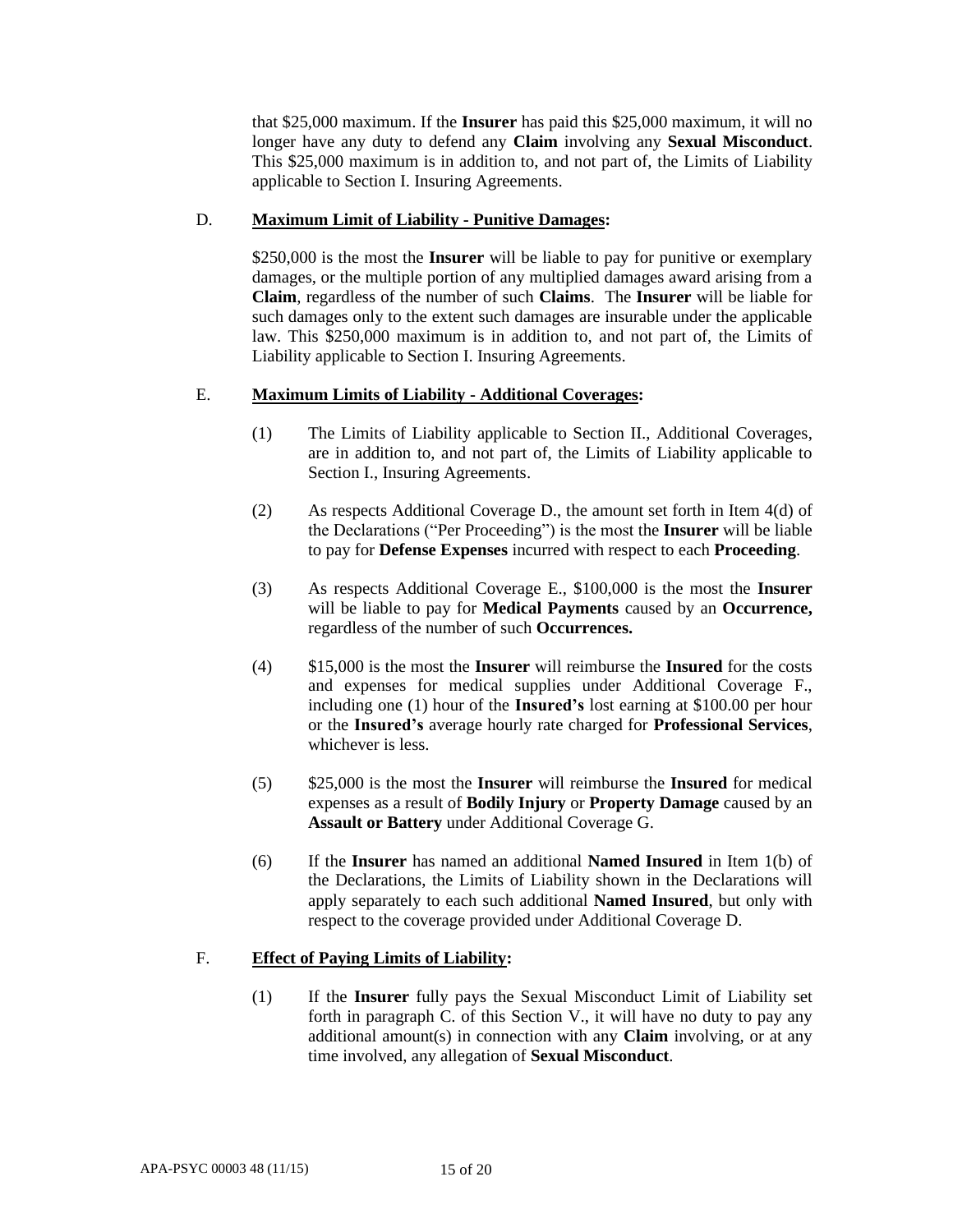- (2) If the **Insurer** fully pays the Fire Damage Limit of Liability set forth in paragraph A.(4) of this Section V., it will have no duty to pay any additional amount(s) in connection with any **Claim** involving **Fire Damage**.
- (3) If the **Insurer** fully pays the Privacy Wrongful Act Limit of Liability set forth in paragraph A.(5) of this Section V., it will have no duty to pay any additional amount(s) in connection with any **Claim** involving, or any notification costs arising from, a **Privacy Wrongful Act**.
- (4) If the **Insurer** fully pays the Limit of Liability applicable to a particular **Claim** under Insuring Agreements A., B. or C., it will have no duty to pay any additional amount(s) under Additional Coverages A., B. or C. in the event such Additional Coverages would otherwise apply to such **Claim**.
- (5) If the **Insurer** fully pays the Aggregate Limit of Liability set forth in Item  $4(c)(1)$  of the Declarations, it will have no duty to: (i) pay any additional amount(s) in connection with any **Claim** under Insuring Agreement A. or Insuring Agreement C., whether or not the Limit of Liability applicable to such **Claim** has been exhausted; (ii) defend any **Claim** under Insuring Agreement A. or Insuring Agreement C.; (iii) pay any additional amount(s) under Insuring Agreement C.(2); or (iv) pay any additional amount(s) under Section II. Additional Coverages.
- (6) If the **Insurer** fully pays the Aggregate Limit of Liability set forth in Item  $(4)(c)(2)$  of the Declarations, it will have no duty to: (i) pay any additional amount(s) in connection with any **Claim** under Insuring Agreement B., whether or not the Limit of Liability applicable to such **Claim** has been exhausted or (ii) defend any **Claim** under Insuring Agreement B.

# G. **Non-Accumulation of Limits**

In the event a **Claim** arises from multiple **Professional Incidents, Privacy Wrongful Acts** or **Occurrences** that trigger coverage under multiple policies issued to the **Insured** by the **Insurer** or any affiliate thereof (the **"Insurer's**  Policies"), it is understood and agreed that only the policy that is in effect on the date of the first such **Professional Incident**, **Privacy Wrongful Act** or **Occurrence** shall apply to such **Claim**. The **Insurer's** maximum liability for **Damages** arising from such **Claim** shall not exceed the Limit of Liability stated in the Declarations of such applicable policy. The **Insured** expressly understands and agrees that only one of the **Insurer's** Policies, and the Limits of Liability thereof, shall apply to such **Claim.**

# **VI. NOTICE PROVISIONS**

- A. The **Insured** must give the **Insurer** or its authorized agent written notice of any:
	- (1) **Claim** as soon as practicable after it is first made; or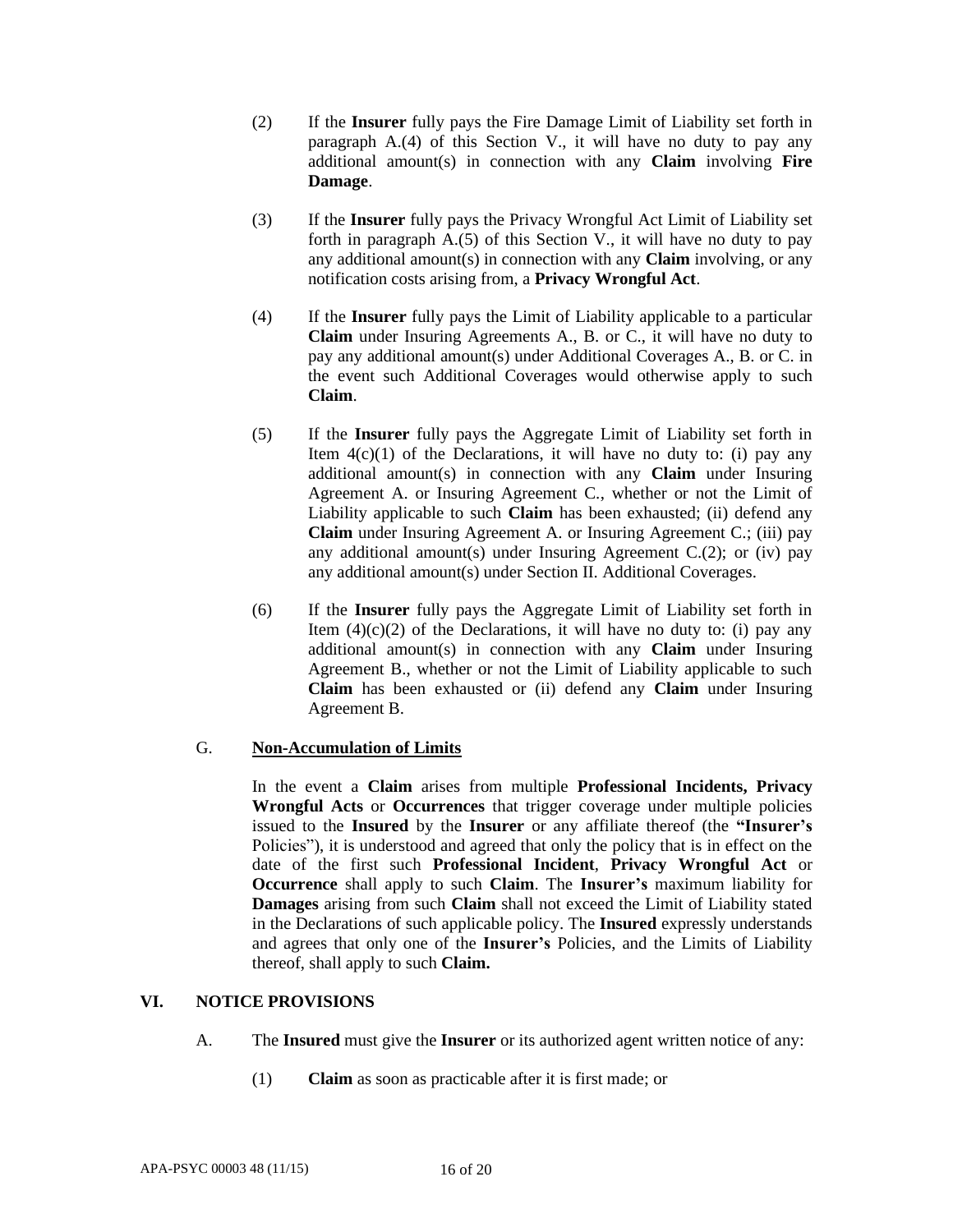- (2) **Proceeding** as soon as practicable after it is first brought.
- B. The **Insured** must also, as soon as possible, record and notify the **Insurer** of the specifics of the **Claim** or **Proceeding** and the date the **Insured** first received notice of it.
- C. The **Insured** must provide the **Insurer** or its authorized agent with a copy of all demands or legal papers the **Insured** receives as respects a **Claim** or **Proceeding.**
- D. If, during the **Policy Period**, the **Insured** first becomes aware of a **Professional Incident, Occurrence** or **Privacy Wrongful Act** which the **Insured** believes may give rise to a **Claim**, in order for any resulting **Claim** to be covered, the **Insured** must give the **Insurer** or its authorized agent written notice as soon as practicable of such **Professional Incident, Occurrence** or **Privacy Wrongful Act.** Such notice must state when and where the **Professional Incident, Occurrence** or **Privacy Wrongful Act** took place, the names and addresses of any witnesses and/or injured people, and the nature and location of any injury or damage.
- E. Solely as respects "notification costs" coverage under Insuring Agreement C.(2), the **Insured** must give the **Insurer** or its authorized agent written notice of the **Privacy Wrongful Act** as soon as practicable and obtain the **Insurer's** prior written approval before incurring notification costs as respects such **Privacy Wrongful Act**.
- F. Solely as respects **Medical Payments** coverage under Additional Coverage E., the **Insured** must give the **Insurer** or its authorized agent written notice of the **Occurrence** as soon as practicable after it takes place. In addition, such **Medical Payments** must be reported to the **Insurer** within ninety (90) days from the date such medical treatment or service was rendered to the injured **Business Invitee**.

### **VII. DEFENSE OF CLAIMS AND PROCEEDINGS, AND SETTLEMENT**

With respect to **Claims** under Insuring Agreements A. and B., the **Insurer** has the right and duty to defend, at the **Insurer's** expense and using counsel selected by the **Insurer**, any **Claim** against the **Insured** covered under such Insuring Agreements, even if the **Claim** is groundless, false or fraudulent. The **Insurer** also has the right to investigate any **Claim** and, with the **Insured's** written consent, to settle any **Claim** if the **Insurer**  believes that settlement is proper.

With respect to **Claims** under Insuring Agreement C., the **Insured** has the right and duty to defend, subject to the Limits of Liability and using counsel selected by the **Insured** and approved in advance by the **Insurer**, any **Claim** against the **Insured** covered under such Insuring Agreement, even if the **Claim** is groundless, false or fraudulent.

With respect to **Proceedings** under Additional Coverage II.B., the **Insurer** has the right and duty to defend, subject to the Limits of Liability and using counsel selected by the **Insurer**, any **Proceeding** against the **Insured** covered under such Additional Coverage.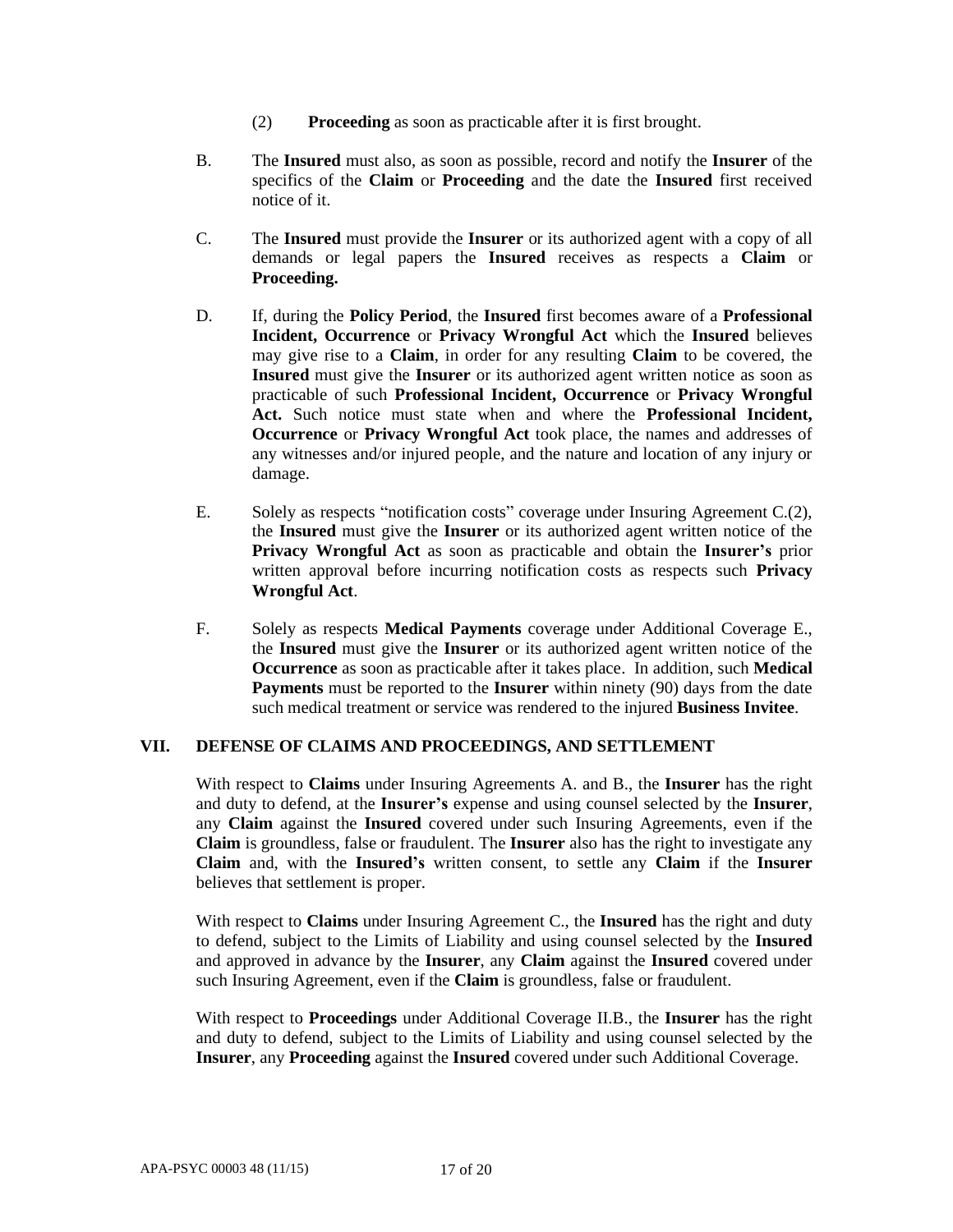The **Insureds** agree to give the **Insurer** full cooperation and provide such information as the **Insurer** may reasonably require relating to the defense of any **Claim** or **Proceeding**, the settlement of any **Claim** and the prosecution of any counterclaim, cross-claim or third-party claim, including without limitation the assertion of any indemnification or contribution rights.

The **Insured** shall not admit or assume any liability, incur any **Defense Expenses**, offer to settle any matter, enter into any settlement agreement or stipulate to any judgment without the **Insurer's** prior written consent, such consent not to be unreasonably withheld. Any amounts incurred by the **Insured** or any settlements or judgments agreed to by the **Insured** without such consent shall not be covered by this Policy.

#### **VIII. OTHER INSURANCE**

The insurance provided by this Policy shall apply only as excess over any other valid and collectible insurance, self-insurance plan or self-funded vehicle whether such other insurance, plan or vehicle is stated to be primary, contributory, excess, contingent or otherwise, unless such other insurance, plan or vehicle is written specifically as excess insurance over the applicable Limits of Liability provided by this Policy. Except as respects the coverage provided under Insuring Agreement C., this Policy shall specifically be excess of any other valid and collectible insurance pursuant to which any other insurer has a duty to defend a **Claim** for which this Policy may be obligated to pay **Damages** or **Defense Expenses.** This Policy shall not be subject to the terms and conditions of any other insurance policy.

Two or more policies of Psychiatrists' Professional and Business Liability Insurance may have been issued by the **Insurer** or an affiliate thereof to persons or organizations other than the **Insured**. These policies may also provide coverage for a **Claim** or **Proceeding** involving the same or continuous, repeated, or related **Professional Incidents**, **Privacy Wrongful Acts** or **Occurrences** for which the **Insured** and persons or organizations covered in those other policies are jointly and severally liable. In such an event, and subject to the Limits of Liability set forth in the Declarations and Section V., the **Insurer**  shall not be liable under this Policy for a greater proportion of the total loss from that **Claim** or **Proceeding** than this Policy's applicable Limits of Liability bears to the total applicable Limits of Liability under all such policies. In addition, the total amount payable under the applicable Limits of Liability under all such policies in connection with that **Claim** or **Proceeding** will not exceed the highest single per **Claim** or **Proceeding** Limit of Liability under any of such policies.

#### **IX. REPRESENTATIONS**

By accepting this Policy, the **Insured** agrees that the particulars and statements in the application submitted in connection with the underwriting of this Policy are true and that they are the **Insured's** agreements and representations.

The **Insured** acknowledges that this Policy is issued in reliance upon the truth of those particulars and statements, which are deemed to be incorporated into and constitute a part of this Policy and which are the basis for this Policy.

## **X. CANCELLATION**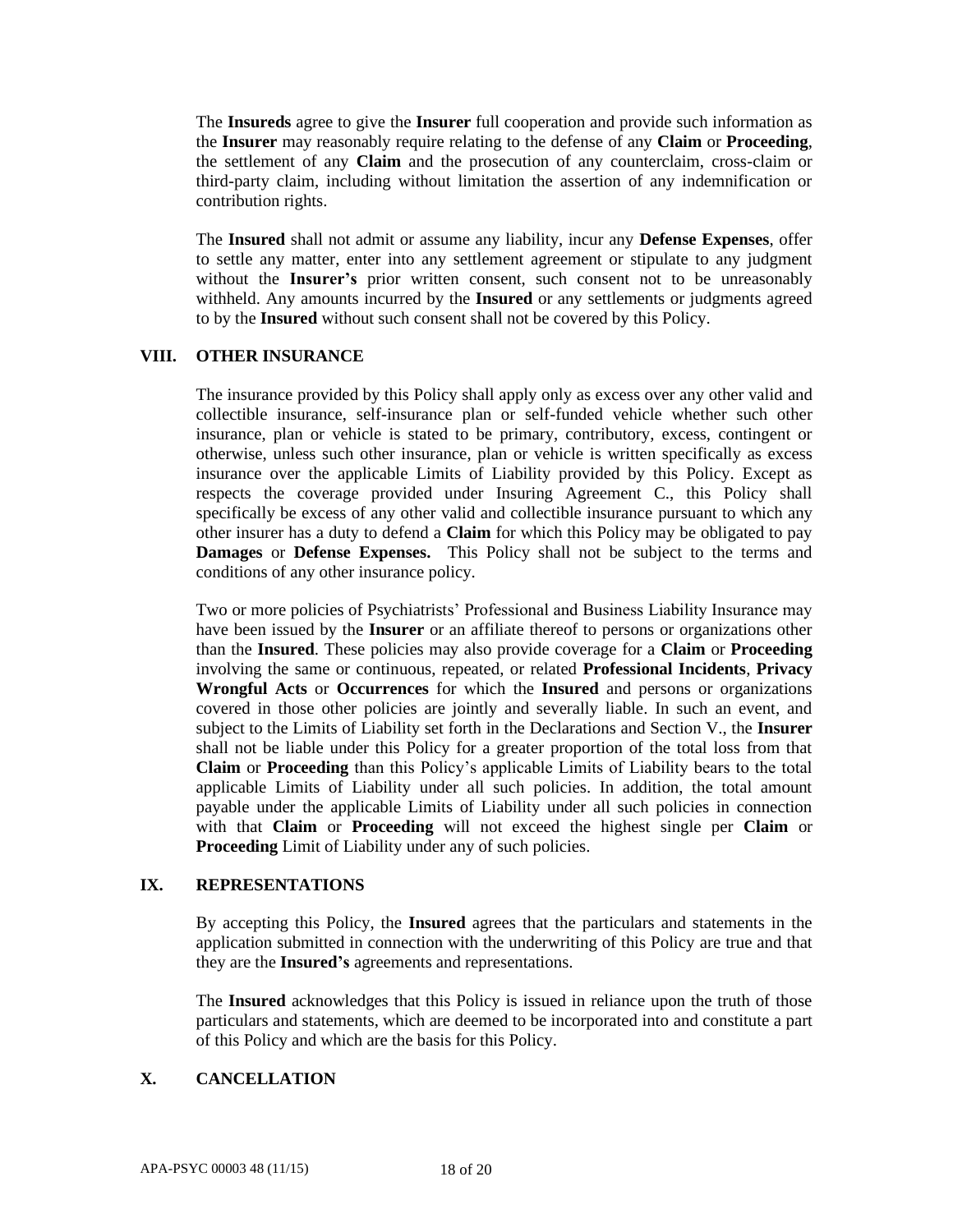The first **Named Insured** may cancel this Policy by surrendering it to the **Insurer** or to any of its authorized agents, or by mailing the **Insurer** written notice stating when thereafter the cancellation will be effective. The **Insurer** may cancel this Policy by mailing to the first **Named Insured** at the address shown in Item 1(a) of the Declarations written notice stating when, not less than ninety (90) days thereafter, such cancellation will be effective. However, if the first **Named Insured** has not paid a premium when due, the **Insurer** may cancel this Policy by mailing to the first **Named Insured** at the address shown in Item  $1(a)$  of the Declarations written notice stating when, not less than fifteen (15) days thereafter, such cancellation will be effective.

The mailing of the notice as stated above will be sufficient proof of notice. The time of surrender or the effective date of cancellation stated in the notice will become the end of the **Policy Period**. Delivery of written notice will be the equivalent of mailing.

If the first **Named Insured** cancels this Policy, the unearned premium will be computed in accordance with the customary short rate table and procedure. If the **Insurer** cancels, unearned premium will be computed pro-rata. Premium adjustment may be made either at the time cancellation is effected or as soon as practicable after cancellation becomes effective, but payment or tender of unearned premium is not a condition of cancellation.

If applicable insurance department regulations require different times, content or procedures with respect to cancellation, this Policy will be cancelled in accordance with such regulations as in effect at the time of such cancellation.

## **XI. AUTHORIZATION AND NOTICES**

The **Insureds** agree that the first **Named Insured** named in Item 1(a) of the Declarations shall act on behalf of all **Insureds** with respect to all matters pertaining to this Policy including: (1) giving notice of any **Claim** or circumstance which may result in a **Claim**; (2) giving notice and information regarding any Additional Coverages under Section II.; (3) giving and receiving of all correspondence and information; (4) giving and receiving notice of cancellation; (5) consenting, or withholding consent, to the settlement of a **Claim** recommended by the **Insurer**; (6) payment of premiums; (7) receiving of any return premiums; and (8) receiving and accepting of any endorsements issued to form a part of this Policy.

### **XII. TERRITORY**

This Policy applies to **Professional Incidents, Privacy Wrongful Acts** or **Occurrences** taking place anywhere in the world, to the extent permitted by law. However, any **Claim**  or **Proceeding** arising from such **Professional Incidents, Privacy Wrongful Acts** or **Occurrences** must be made and brought in the United States of America, its territories and possessions, Puerto Rico or Canada.

#### **XIII. ASSIGNMENT AND CHANGES TO THE POLICY**

This Policy and any and all rights hereunder are not assignable without the prior written consent of the **Insurer**.

If an **Insured** dies or is declared legally incompetent, such **Insured's** rights and duties will be transferred to such **Insured's** legal representative while acting within the scope of